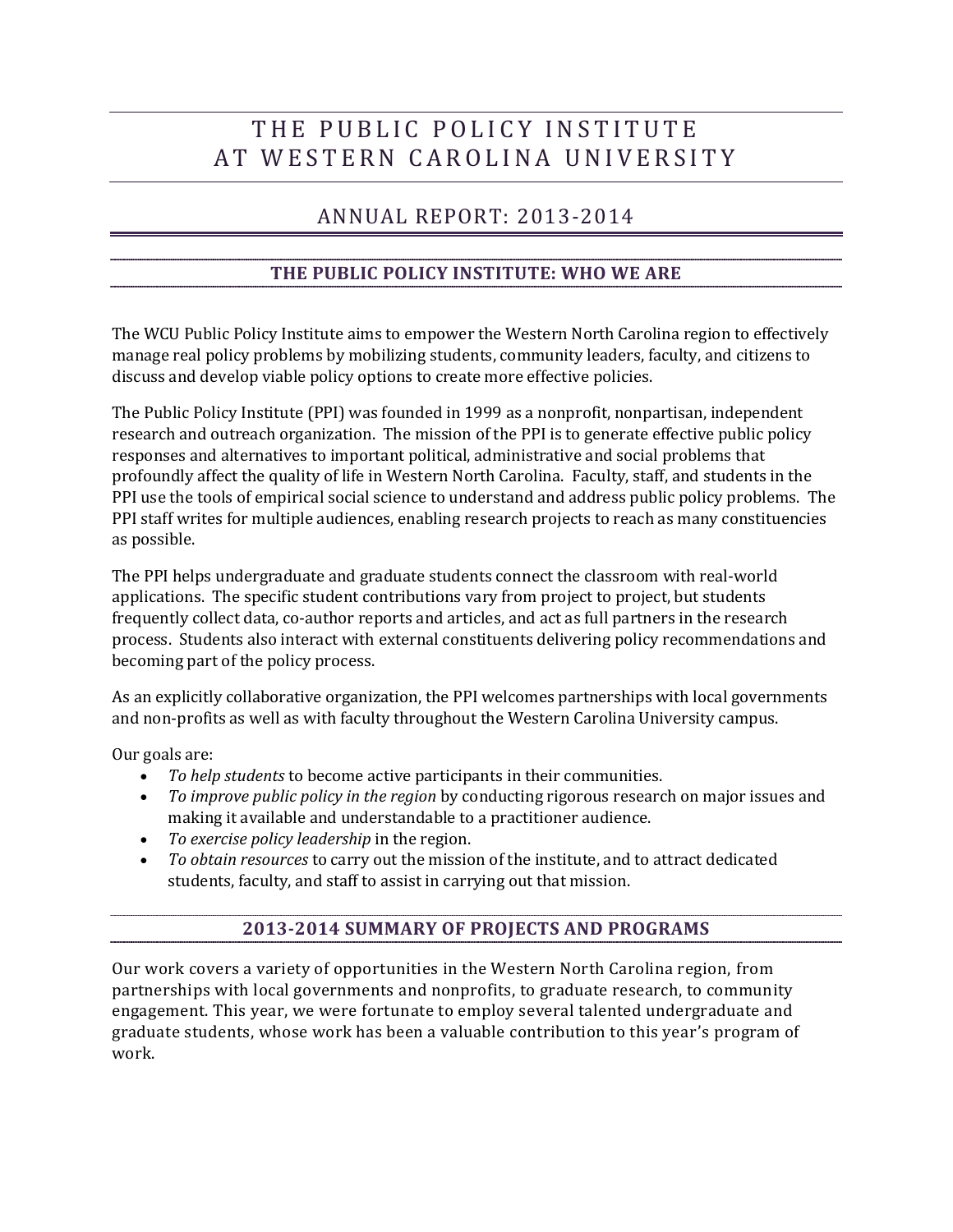#### *Fall 2013: Town of Maiden Parks Plan*

The PPI makes every effort to place graduate students interested in research into beneficial projects that allow them to manage and lead a project that benefits a local town or agency. This fall, one of our graduate students, Andrew Bowen, assisted the Town of Maiden with a parks plan that guided redevelopment and upgrades for three parks in the town limits. This plan allowed the student to improve organizational and communication skills; employ new research methods and tools such as GIS and environmental assessments; learn real-world budgeting skills; and build relationships with diverse groups to create a proposal that would meet the Town's needs.



#### *Fall 2013: Constitution Day Activities*

For the past several years, the PPI has been responsible for planning and hosting the Constitution Day Celebrations on campus. Constitution Day, celebrated at universities and schools around the country, provides an opportunity for students to increase their knowledge of the Constitution; to improve their ability to read, research and analyze laws; and to improve written and oral communication skills as well as event and project management skills. Students from the PPI and the Pre-Law Club participated in organizing several events across campus in 2013.

This year's events included a "Constitutional Game Show" on the University Center lawn; distribution of free U.S. Constitutions; and a public forum discussing the changes to North Carolina election laws. Held in the Bardo Center lecture hall, the forum included two Western faculty members (Dr. Chris Cooper and Dr. Todd Collins) and two representatives from statewide policy advocacy groups (Zeb Smathers representing *Democracy North Carolina* and Kory Swanson from the *John Locke Foundation).* The hall was overflowing with community members in attendance along with students and staff of WCU. We were also delighted to see some of our elected representatives in attendance.

To further enlighten community members of the changes in voting issues, the PPI created a short written summary of election law changes available in print and online.

### *Fall 2013: Appalachian Women's History Museum Funding Study*

One of our graduate students, Alexandra O'Halloran, created a focused research project to assist the Appalachian Women's Museum in Dillsboro, North Carolina, in developing a long-term funding strategy. The study provided examples, background, and recommendations for future funding prospects to help restore and manage an historic property in Western North Carolina.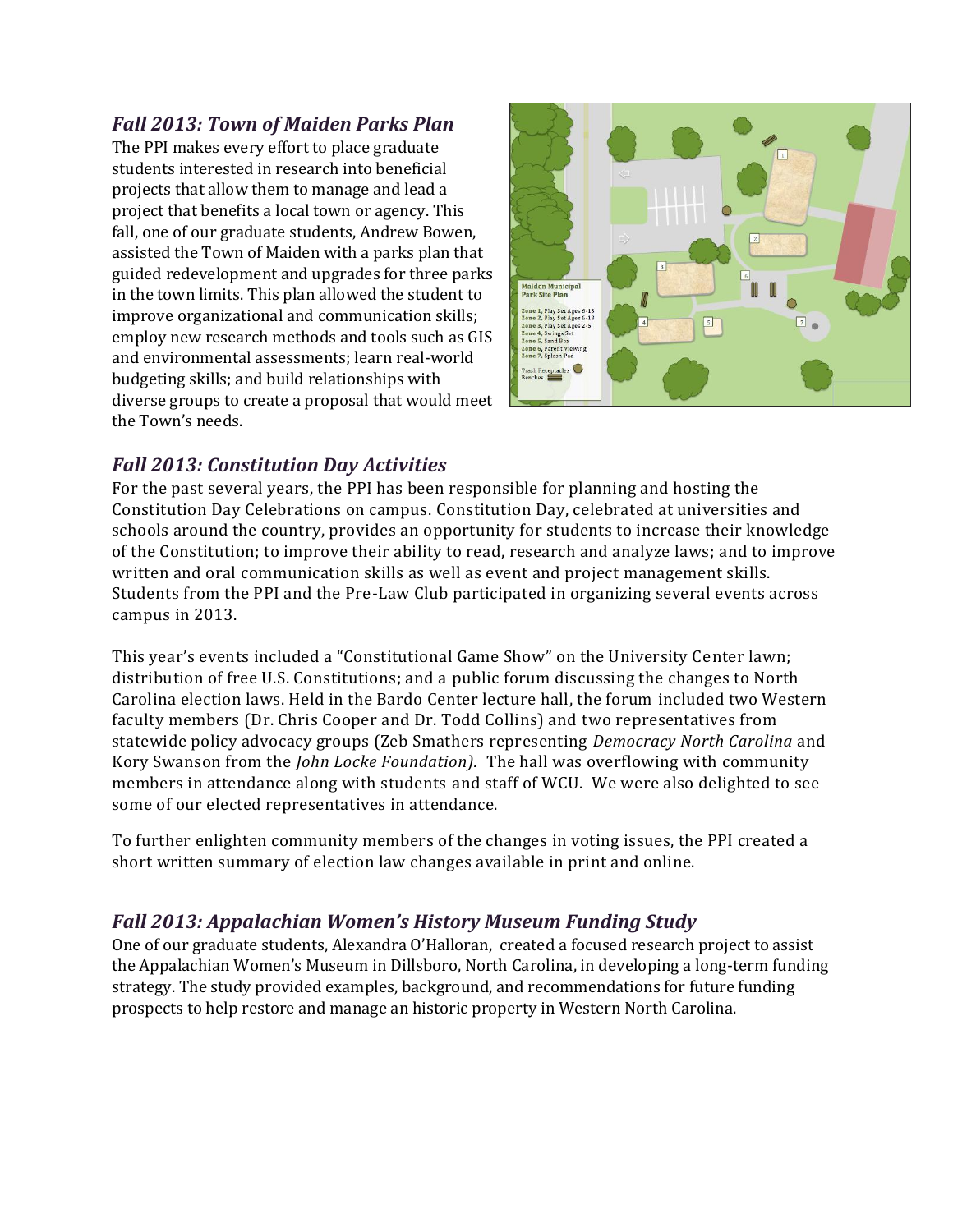#### *Fall 2013-Spring 2014: Local Government Surveys*

The annual LoGoS (Local Government Survey) has been conducted by the PPI since 2012 and reaches out to all city and county managers in North Carolina to gauge their opinions on current issues facing local governments. This project allows students to improve quantitative, surveying, and communications skills, and provides one of the only recurring sources of annual data on local governance in the state.

Our students choose the topic, develop questions, manage mailings, analyze results, and write reports based on the findings of the survey. The report is then distributed to local government leaders throughout the state. In 2013, our survey focused on citizen interactions and communications with local governments; in 2014, we chose to focus on personnel issues and policies in local governments.

### *Fall 2013-Spring 2014: Henderson County Sheriff's Office Survey*

Surveying more than 4,000 citizens, the PPI assisted the Henderson County Sheriff's Office in conducting a Citizen Satisfaction Survey, obtaining survey results that demonstrated how people perceived crime in their communities and their level of satisfaction with law enforcement agencies. Students assisted in developing and distributing the survey as well as in analyzing the results. This allowed the PPI (and our graduate students) the opportunity to assist a local government partner that is working to improve the quality of life for all their residents.

### *Fall 2013: University Emergency Services Survey*

Led by one of our graduate students, Austin Ritch, the PPI created and distributed a survey to all colleges and universities in the U.S. that focused on how their emergency services infrastructure is organized. The survey included questions on notification systems, funding sources, and other issues relevant to emergency management personnel.



#### *Spring 2014: Cullowhee Revitalization Endeavor (CuRvE) River Corridor Survey*

Our community partner, CuRvE, is a local nonprofit focused on revitalizing areas adjacent to campus for recreational and economic use. We created and implemented a survey for students, faculty, staff, and community members about user preferences for a river area along Old Cullowhee Road. Survey results will be used as part of a larger economic impact study and allowed our students to learn how their quantitative and surveying skills can be applied to larger issues, such as funding and economic development.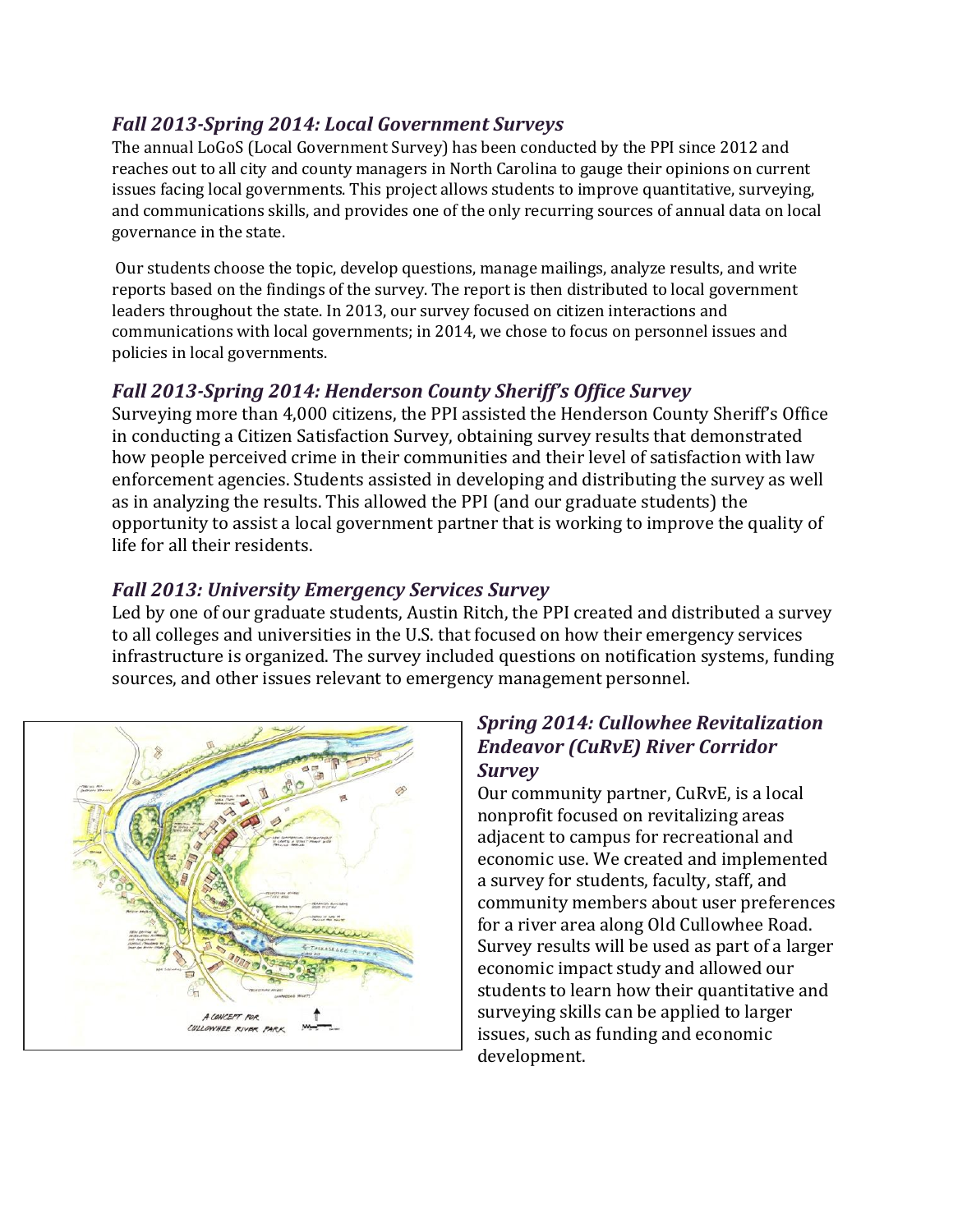#### *Spring 2014: National Public Radio Project*

Supporting our goal of being a resource for other scholars in policy-based research, this spring we assisted Dr. Peter Nieckarz, a Western Carolina faculty member in the Sociology Department, in data collection. Dr. Nieckarz research examines the influence of budgeting and donations on radio coverage. Our students assisted with the collection of this data by making personal contacts with station directors.

#### *Spring 2014: Kennedy – Nixon Debate Display*

As part of Western Carolina's 2013-2014 interdisciplinary them, *The 1960s*, PPI staff members participated in the "Magical Mystery Tour!" This campus-wide event highlighted many of the important cultural and social events of the decade. One of our students, Natalie Chotiner, took the lead in researching the event and creating an informational display, while PPI staff broadcast a portion of the 1960 Kennedy-Nixon first debate, the first televised debate for the presidential election during the event.



### *Continuing Programs: Western North Carolina Food Policy Council*

The PPI is a founding partner and host organization for the WNC Food Policy Council, an organization that aims to build more effective policies that strengthen WNC's food economy and increase economic security for all residents of the seven-county region (Cherokee, Clay, Graham, Swain, Jackson, Macon and Haywood). The WNCFPC brings together food producers, policy leaders, academic researchers, food security agencies, and local governments to address policy issues for agricultural development and food security, and acts as the state point of contact for many hunger alleviation and agricultural development programs. Several graduate students assisted with various projects, with former PPI graduate assistant and current staff member Emily Edmonds. In addition to providing administrative support for the council, the PPI also assists with:

- Outreach to stakeholders and partners;
- Funding opportunity research and applications;
- Mapping and research projects at the regional and county levels;
- Online and print media campaigns; and
- Policy research and recommendations.

#### MEET OUR GRADUATE AND UNDERGRADUATE STUDENTS

*Working with the PPI made me much more aware of various local issues in Western North Carolina. It also introduced me to some of the particularly vibrant people who are working to solve such issues as food insecurity and community building in the area. I was surprised to find how approachable so many of the organizations are in the region and how willing and interested they are in communicating with each other and with the wider community. I know my experience with the PPI will continue to be enriching and will make me a more viable workforce candidate after graduation.*